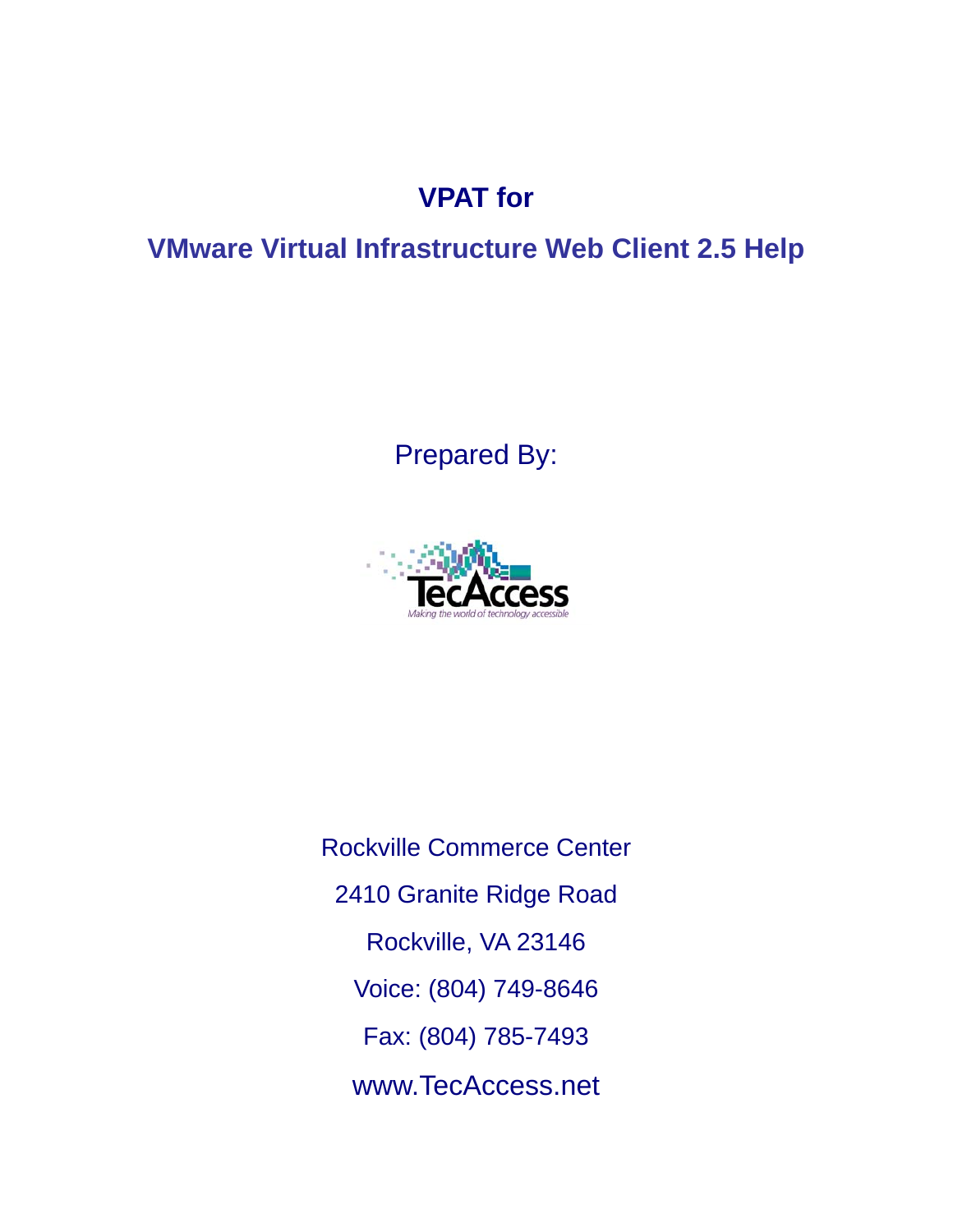## **VPAT**

**Product: VMware** Virtual Infrastructure Web Client 2.5 Help **Components covered**: Online help

**Contact for more information:** http://www.VMware.com **Date:** December, 2008

| <b>Summary of Voluntary Product Accessibility Template</b>                      |                                              |                                                                                                       |  |
|---------------------------------------------------------------------------------|----------------------------------------------|-------------------------------------------------------------------------------------------------------|--|
| <b>Criteria</b>                                                                 | <b>Supporting</b><br><b>Features</b>         | <b>Remarks and Explanations</b>                                                                       |  |
| Section 1194.21 Software<br><b>Applications and Operating</b><br><b>Systems</b> | <b>Not</b><br>applicable                     |                                                                                                       |  |
| Section 1194.22 Web-based<br>Internet Information and<br>Applications           | <b>Supports</b><br>with<br>exceptions        | This is applicable to the online help<br>documentation. Please refer to the<br>attached 1194.22 VPAT. |  |
| Section 1194.23<br><b>Telecommunications Products</b>                           | <b>Not</b><br>Applicable                     |                                                                                                       |  |
| Section 1194.24 Video and<br>Multimedia Products                                | <b>Not</b><br>Applicable                     |                                                                                                       |  |
| Section 1194.25 Self-contained,<br><b>Closed Products</b>                       | <b>Not</b><br>Applicable                     |                                                                                                       |  |
| Section 1194.26 Desktop and<br><b>Portable Computers</b>                        | <b>Not</b><br>Applicable                     |                                                                                                       |  |
| Section 1194.31 Functional<br>Performance Criteria                              | <b>Supports</b><br>with<br><b>Exceptions</b> | Please reference the included<br>1194.22 and 1194.31 sections.                                        |  |
| Section 1194.41 Information,<br>Documentation and Support                       | <b>Supports</b>                              | Please reference the included<br>1194.41 section                                                      |  |

#### **Explanation of Supporting Features (second column on VPAT)**

| Supports                 | Use this language when you<br>determine the product fully<br>meets the letter and intent of the<br>Criteria. |
|--------------------------|--------------------------------------------------------------------------------------------------------------|
| Supports with Exceptions | Use this language when you                                                                                   |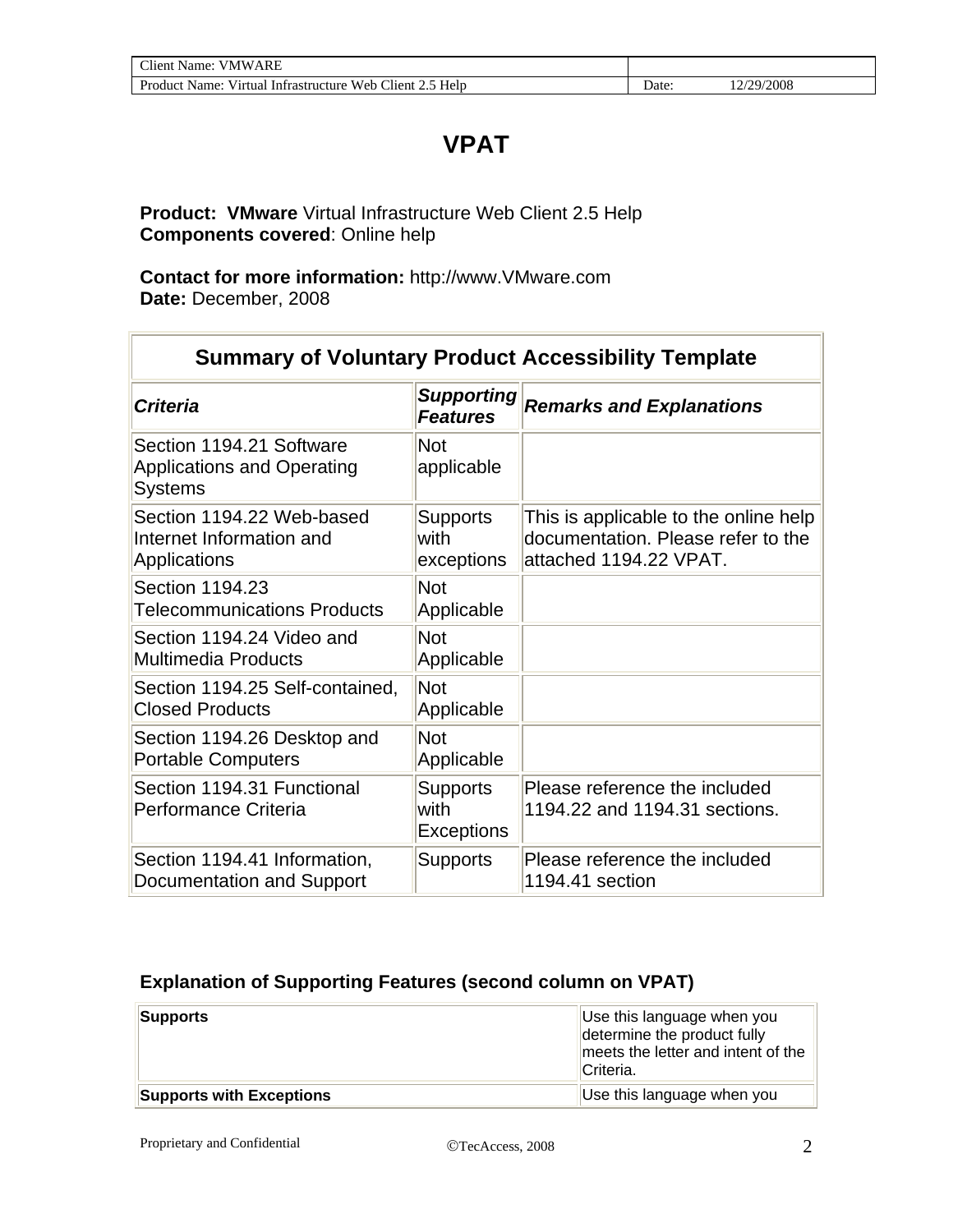| <b>Client Name: VMWARE</b>                                          |               |                                                                               |                                                                                                                                                                                                                                                                                     |
|---------------------------------------------------------------------|---------------|-------------------------------------------------------------------------------|-------------------------------------------------------------------------------------------------------------------------------------------------------------------------------------------------------------------------------------------------------------------------------------|
| Product Name: Virtual Infrastructure Web Client 2.5 Help            |               | Date:                                                                         | 12/29/2008                                                                                                                                                                                                                                                                          |
| <b>Supports through Equivalent Facilitation</b>                     | Criteria.     |                                                                               | determine the product does not<br>fully meet the letter and intent of<br>the Criteria, but provides some<br>level of access relative to the<br>Use this language when you<br>have identified an alternate way<br>to meet the intent of the Criteria<br>or when the product does not |
| Supports when combined with Compatible AT                           | Criteria.     | fully meet the intent of the                                                  | Use this language when you                                                                                                                                                                                                                                                          |
|                                                                     | blind).       | Criteria when used in<br>compatible screen reader<br>(commonly used assistive | determine the product fully<br>meets the letter and intent of the<br>combination with Compatible AT.<br>For example, many software<br>programs can provide speech<br>output when combined with a<br>technology for people who are                                                   |
| <b>Does not Support</b>                                             | Criteria.     |                                                                               | Use this language when you<br>determine the product does not<br>meet the letter or intent of the                                                                                                                                                                                    |
| <b>Not Applicable</b>                                               |               |                                                                               | Use this language when you<br>determine that the Criteria do not<br>apply to the specific product.                                                                                                                                                                                  |
| Not Applicable -<br><b>Fundamental Alteration Exception Applies</b> | alteration"). | determine a Fundamental                                                       | Use this language when you<br>Alteration of the product would<br>be required to meet the Criteria<br>(see the access board standards<br>for the definition of "fundamental                                                                                                          |

### **1194.22 Web-based Internet information and applications**

| <b>Criteria</b>                                                               | <b>Supporting</b><br><b>Features</b> | <b>Remarks and</b><br>explanations |
|-------------------------------------------------------------------------------|--------------------------------------|------------------------------------|
| $\ $ (a) A text equivalent for every non-text element <b>Does not support</b> |                                      | Images do not have Alt             |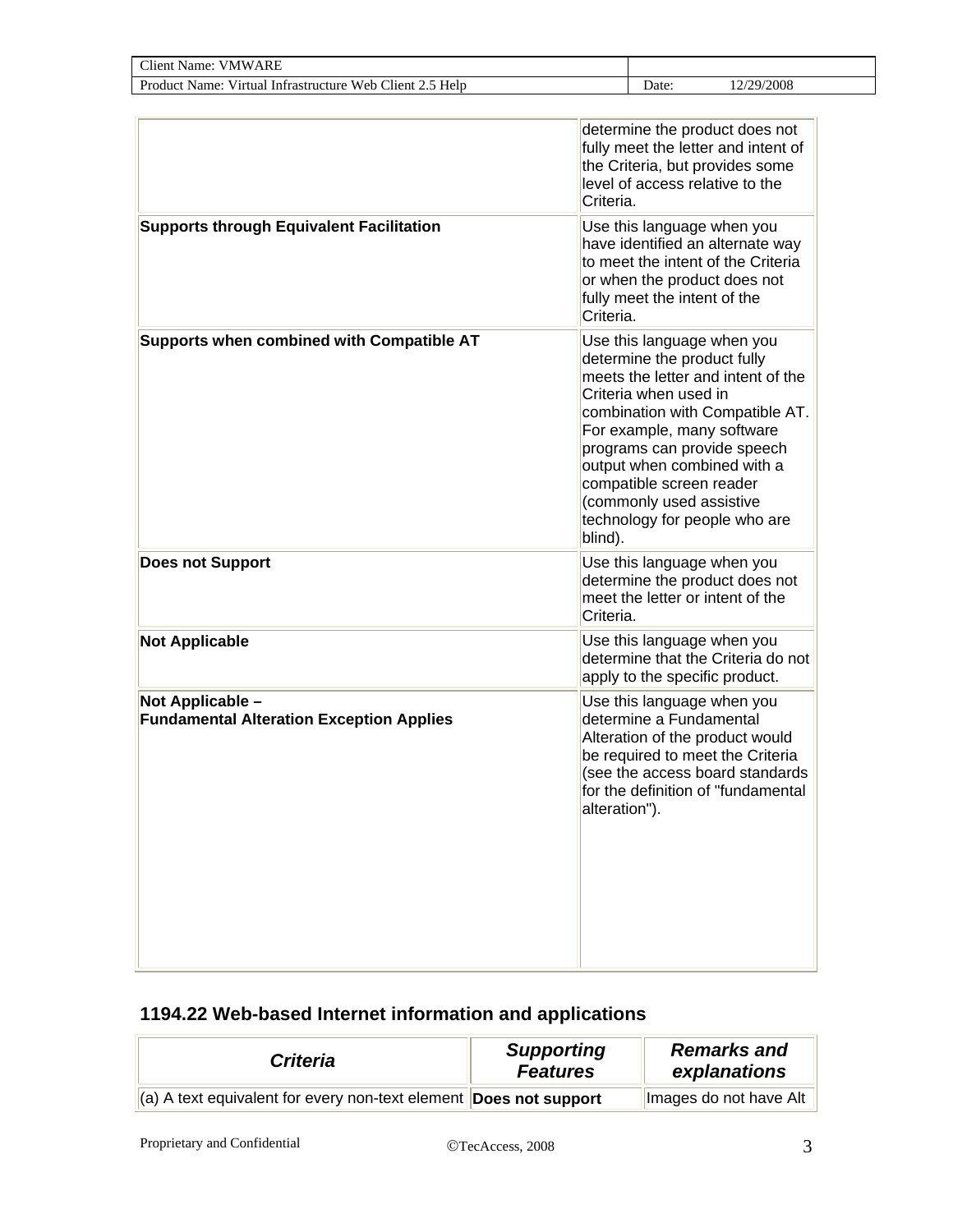| <b>∼u</b><br>ARE<br>7MW<br>:I1ent<br>Name:                                      |      |           |
|---------------------------------------------------------------------------------|------|-----------|
| Client<br>Web<br>Help<br>Product<br>Name:<br>Infrastructure<br>Virtual<br>- د س | Date | :/29/2008 |

| shall be provided (e.g., via "alt", "longdesc", or<br>in element content).                                                                                                                                                                                                                                         |                 | attributes.                                                                                             |
|--------------------------------------------------------------------------------------------------------------------------------------------------------------------------------------------------------------------------------------------------------------------------------------------------------------------|-----------------|---------------------------------------------------------------------------------------------------------|
| (b) Equivalent alternatives for any multimedia<br>presentation shall be synchronized with the<br>presentation.                                                                                                                                                                                                     | Not applicable  | There is no multimedia.                                                                                 |
| (c) Web pages shall be designed so that all<br>information conveyed with color is also<br>available without color, for example from<br>context or markup.                                                                                                                                                          | <b>Supports</b> | Color is not used as a<br>sole means of<br>conveying information.                                       |
| (d) Documents shall be organized so they are<br>readable without requiring an associated style<br>sheet.                                                                                                                                                                                                           | <b>Supports</b> | The help pages can be<br>read with style sheets<br>disabled. Headings and<br>lists have HTML<br>markup. |
| (e) Redundant text links shall be provided for<br>each active region of a server-side image map.                                                                                                                                                                                                                   | Not applicable  | Server-side image<br>maps are not used.                                                                 |
| (f) Client-side image maps shall be provided<br>instead of server-side image maps except<br>where the regions cannot be defined with an<br>available geometric shape.                                                                                                                                              | Not applicable  | Client-side image maps<br>are not used.                                                                 |
| (g) Row and column headers shall be identified Supports<br>for data tables.                                                                                                                                                                                                                                        |                 | Column headers for<br>data tables have TH<br>tags.                                                      |
| (h) Markup shall be used to associate data<br>cells and header cells for data tables that have<br>two or more logical levels of row or column<br>headers.                                                                                                                                                          | Not applicable  | Data tables do not have<br>multilevel columns or<br>rows.                                               |
| (i) Frames shall be titled with text that<br>facilitates frame identification and navigation                                                                                                                                                                                                                       | Not applicable  | Frames are not used.                                                                                    |
| (j) Pages shall be designed to avoid causing<br>the screen to flicker with a frequency greater<br>than 2 Hz and lower than 55 Hz.                                                                                                                                                                                  | <b>Supports</b> | Pages do not flash or<br>blink.                                                                         |
| (k) A text-only page, with equivalent<br>information or functionality, shall be provided to<br>make a web site comply with the provisions of<br>this part, when compliance cannot be<br>accomplished in any other way. The content of<br>the text-only page shall be updated whenever<br>the primary page changes. | Not applicable  |                                                                                                         |
| (I) When pages utilize scripting languages to<br>display content, or to create interface<br>elements, the information provided by the<br>script shall be identified with functional text that<br>can be read by Assistive Technology.                                                                              | <b>Supports</b> | Interfaces are keyboard<br>accessible.                                                                  |
| (m) When a web page requires that an applet,<br>plug-in or other application be present on the<br>client system to interpret page content, the<br>page must provide a link to a plug-in or applet<br>that complies with §1194.21(a) through (I).                                                                   | Not applicable  | Plug-ins are not used.                                                                                  |
| (n) When electronic forms are designed to be                                                                                                                                                                                                                                                                       | Not applicable  | Forms are not used.                                                                                     |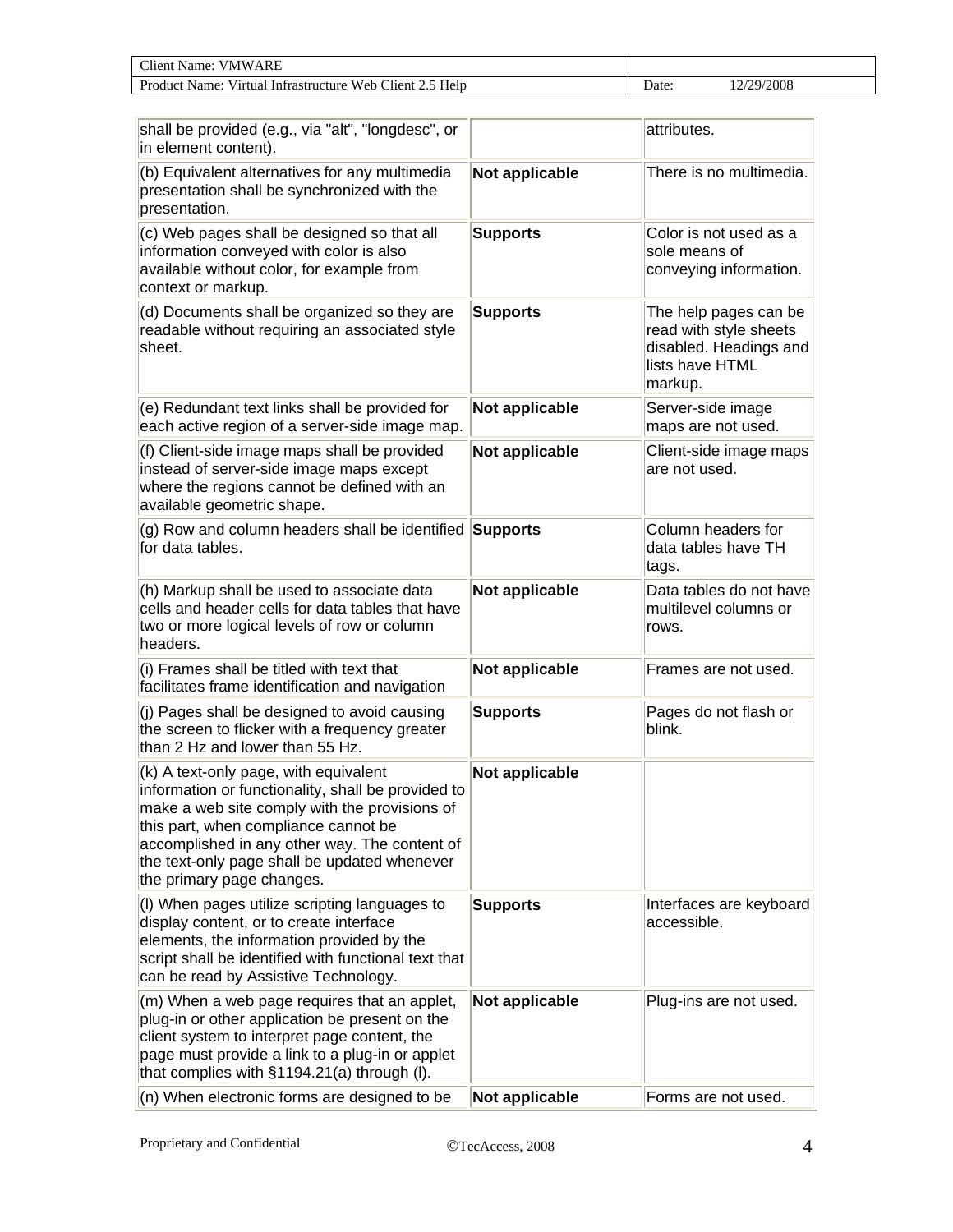| Client Name:<br><b>VMWARE</b>                            |      |          |
|----------------------------------------------------------|------|----------|
| Product Name: Virtual Infrastructure Web Client 2.5 Help | Jate | /29/2008 |

| completed on-line, the form shall allow people<br>using Assistive Technology to access the<br>information, field elements, and functionality<br>required for completion and submission of the<br>form, including all directions and cues. |                 |                                                                           |
|-------------------------------------------------------------------------------------------------------------------------------------------------------------------------------------------------------------------------------------------|-----------------|---------------------------------------------------------------------------|
| (o) A method shall be provided that permits<br>users to skip repetitive navigation links.                                                                                                                                                 | <b>Supports</b> | A "Back to top" link is<br>present to assist with<br>keyboard navigation. |
| $(p)$ When a timed response is required, the<br>user shall be alerted and given sufficient time<br>to indicate more time is required.                                                                                                     | Not applicable  | There are not timed<br>responses.                                         |

### **1194.31 Functional performance criteria**

| <b>Criteria</b>                                                                                                                                                                                                                                                                                                                  | <b>Supporting Features</b>                 | <b>Remarks and</b><br>explanations                   |
|----------------------------------------------------------------------------------------------------------------------------------------------------------------------------------------------------------------------------------------------------------------------------------------------------------------------------------|--------------------------------------------|------------------------------------------------------|
| (a) At least one mode of operation and<br>information retrieval that does not require<br>user vision shall be provided, or support for<br>assistive technology used by people who<br>are blind or visually impaired shall be<br>provided.                                                                                        | <b>Supports with exceptions</b>            | Reference 1194.22                                    |
| (b) At least one mode of operation and<br>information retrieval that does not require<br>visual acuity greater than 20/70 shall be<br>provided in audio and enlarged print output<br>working together or independently, or<br>support for assistive technology used by<br>people who are visually impaired shall be<br>provided. | Supports with exceptions Reference 1194.22 |                                                      |
| (c) At least one mode of operation and<br>information retrieval that does not require<br>user hearing shall be provided, or support<br>for assistive technology used by people<br>who are deaf or hard of hearing shall be<br>provided.                                                                                          | <b>Supports</b>                            | Hearing is not required<br>to access content.        |
| (d) Where audio information is important for<br>the use of a product, at least one mode of<br>operation and information retrieval shall be<br>provided in an enhanced auditory fashion,<br>or support for assistive hearing devices<br>shall be provided.                                                                        | Not applicable                             | Audio is not used.                                   |
| (e) At least one mode of operation and<br>information retrieval that does not require<br>user speech shall be provided, or support<br>for assistive technology used by people<br>with disabilities shall be provided.                                                                                                            | <b>Supports</b>                            | User speech is not<br>required to access<br>content. |
| (f) At least one mode of operation and<br>information retrieval that does not require                                                                                                                                                                                                                                            | <b>Supports</b>                            | Interfaces are keyboard<br>accessible.               |